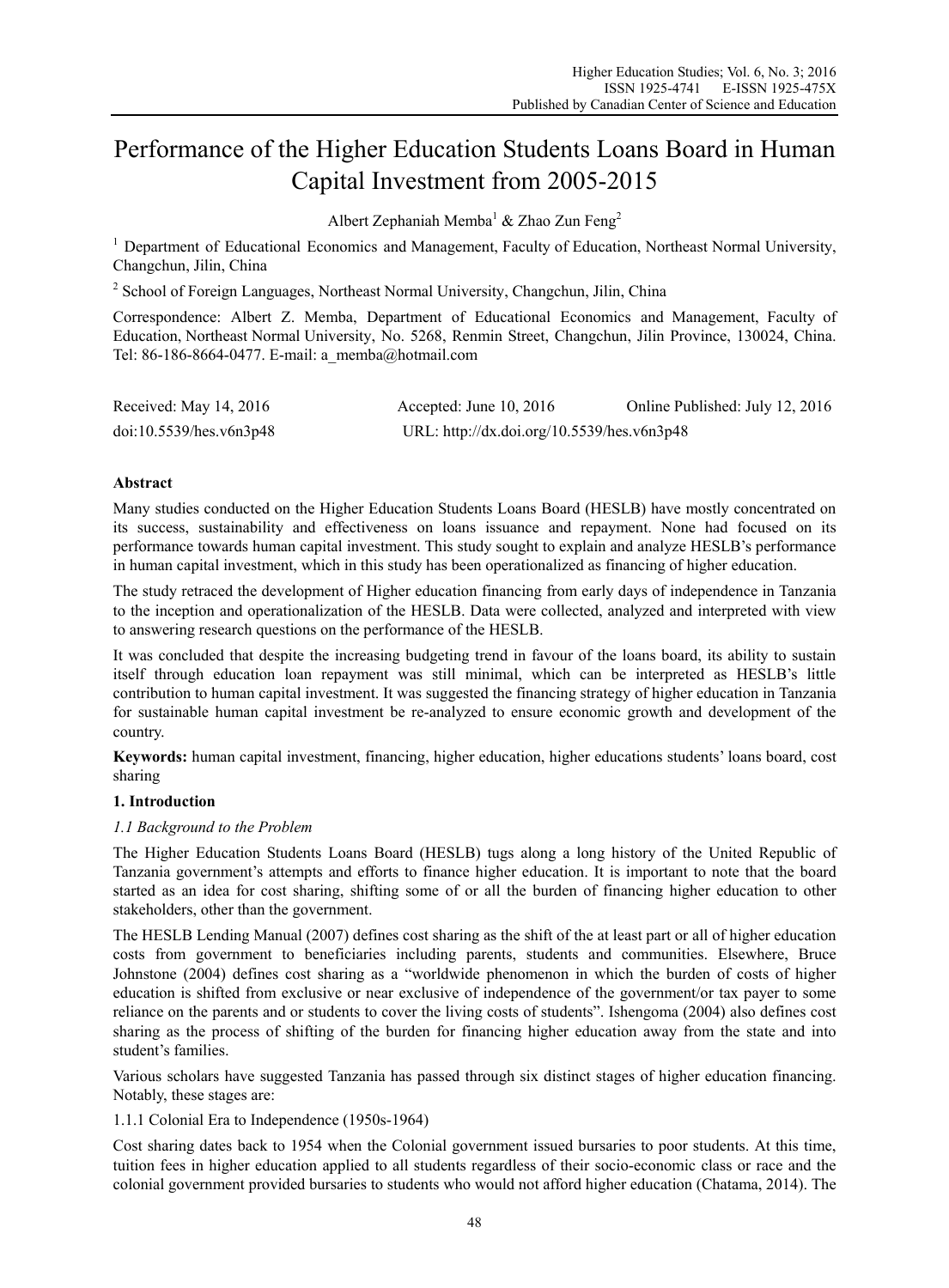responsibility of determining students who were in need of bursaries was entrusted to local authorities. The bursaries reached the intended students through the local government and were recovered in full from post-graduation salaries, an exercise conducted by the local authorities (Ishengoma, 2004).

## 1.1.2 The National Service Scheme (1964-1974)

In the few years that followed the independence, the government abolished the colonial cost sharing system and introduced the National Service Scheme. This implied Cost Sharing *Sensu Scritu* had ceased to exist insteadly the students were supposed to "build the nation", as Chatama (2004) aptly puts it. This practice demanded all graduates of Higher Learning Institutions (HEIs) to spend six months in the national service. Upon completion of their stint in the National Service, they were guaranteed employment in the public sector where they continued receiving only 40% of their salary for 18 months. According to Ishengoma (2004) the remaining 60% of the salary was intended to cover for government's bursary on the graduates during their studies.

## 1.1.3 The Musoma Resolution

At this stage the government opted to abolish the previous bursary system and chose to bear all costs of higher education. Consequently, the National Service term was extended from six to 12 months where all HEIs entrants were required to serve the government for two years before joining the institutions. On the other hand, the government started paying tuition fees, student travel costs, off pocket allowances, student union contributions, caution money as well as other higher education allowances. It is also at this stage that students started signing bonds to work with government for "at least five years on graduation" (Ishengoma, 2004).

## 1.1.4 Cost Sharing Policy 1988-1994 (PHASE 1)

The government's ability to finance higher education was highly affected by the global financial crisis of 1970s and 80s, which was followed suit by the war with Uganda of 1978-1979. These two development had negative impact on government's ability to finance higher education. As a result, the government was compelled to alter its policy on financing higher education. This period coincided with the government's decision to bow to the pressure of the International Monetary Fund (IMF) and World Bank conditions as a precursor to the advent of the Structural Adjustment Programs (SAPs).

In 1988, the government endorsed the cost sharing policy as a way of improving her shrinking budget (NHEP, 1999). The formal announcement of the Cost sharing policy was made public in 1992 but its implementation began in the academic year 1992/1993 where students were required to pay for transport, caution money, registration fees, application fees, student union and entry examination fees from their own sources (MSTHE, 2004).

### 1.1.5 Cost Sharing Policy from 1994-2004 (PHASE 2)

This phase became operational in the academic year 1994/1995. Unique in this phase was the requirement for students to bear their own food, accommodation and out of pocket costs on top of what they had started to pay in the Phase 1 of the policy implementation. This caused development of huge inequalities among the beneficiaries of the policy. The government acknowledged the fact that not all students would afford the said costs hence the introduction of the Students' Loan Scheme (Chatama, 2014; MSTHE, 2004). It was anticipated this way the eligible and needy students could borrow money from the government the required amount.

### 1.1.6 Cost Sharing Policy from 2004 to Date (PHASE 3)

The third phase of Cost Sharing was largely characterized by the establishment of the Higher Education Student's Loans Board (HESLB). The Board was established under the Act of Parliament number 9 of 2004, which has since then been amended by the Act of Parliament number 9 of 2007 CAP 178. Officially, HESLB began its operations in July 2005 (HESLB, 2011).

The act, among other things, empowers the Board to administer loans to eligible and needy Tanzanian students as well as collect repayment for all loans issued to beneficiaries since 1994 so as to make the scheme sustainable (Ibid.)

### *1.2 Statement of the Problem*

When Cabinet endorsed the Cost Sharing Policy in 1988, which was followed by its formal announcement in 1992, students enrolled in higher education institutions were required to pay for their own transport costs, caution money, registration, application, students union and entry examination fees (Chatama, 2014). However, due to income inequalities and poverty as well as change-resistant mindset (which was contrasting liberal market economy thinking, which the government had just implemented), parents and guardians were not ready to participate in cost sharing.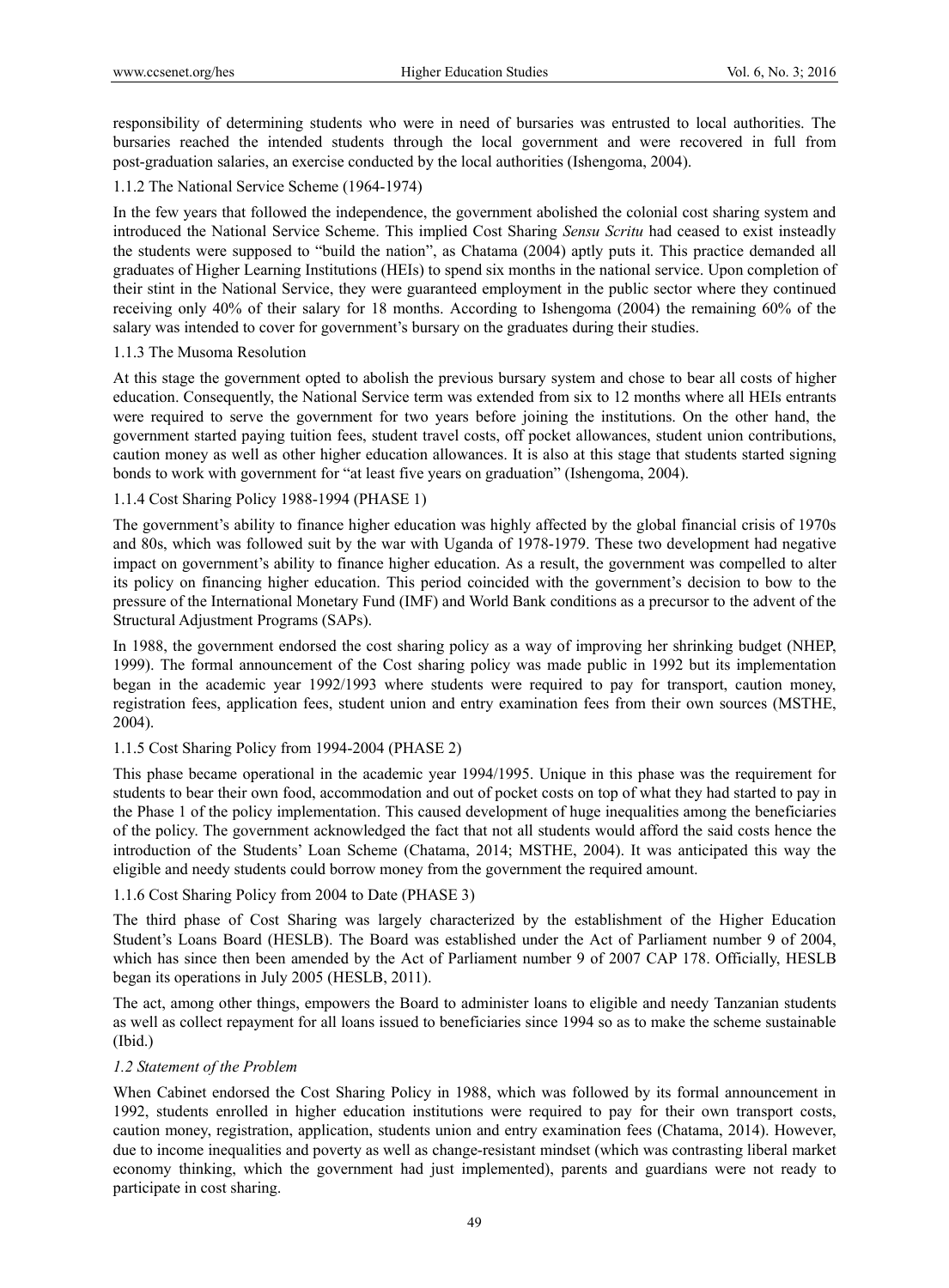Therefore, the government institutionalized the Higher Education Student's Loan Scheme (HESLS) in 1994 to assist the needy students and encourage cost sharing in higher education (Ishengoma, 2004; Galabawa, 1991; Ally, 2015). Since its introduction, the scheme was able to provide loans beginning with 1.7bn/—in 1994/95 to 9.9bn/—in 2004/05 (HESLB, 2009).

One of the biggest challenges to befall the scheme was its ineffectiveness in recovery of the loans in over 10 years (from its inception in 1994) of its operation. This called for strict analysis of the scheme's legal framework with view to protecting it more from revenue loss. Another anomaly was the schemes resilience on funding students enrolled on public schools only. Criticism was leveled on the fund for this anomaly because it was being funded by the government from taxes and other statutory payments. Coupled with other explanations, such as the growing underfunding of the Higher Education (HE) sector and the mushrooming of the private higher education institutions (Public Expenditure Review, 1994/95-2004/05), the government opted to introduce the Higher Education Students Loans Board in 2005. The Board was established by the Act of Parliament No. 9 of 2004 which has also been amended by Act No. 9 of 2007 CAP 178 (HESLB, 2008-2011) with the major aim of properly managing the students loan scheme, which was started in 1994 (NHEP, 1999).

Despite the remarkable successes that the Board has recorded since 2005, as a result of reforms on the Higher Educations Students Loans Scheme (HESLS), such as the increase of higher education institutions, increase of budgetary allocation for the Higher Education sector, growth of enrolment and increase of funds allocated for students loans (Ishengoma, 2007; Chatama, 2014; Ally, 2015; Nyahende, 2013; Makulilo, 2014) there has been a decrease in the percentage share of higher education in the total education sector budget. But the biggest drawback facing HESLB is that it is still heavily dependent on government subvention.

Education can be thought of as an investment in human capital, which is similar to investment in physical capital. Individuals, in this case, decide to invest in their own education, at a margin just as a firm decides to invest in a new machinery. The investment entails current costs but yields future benefits. In Tanzania, investment in higher education is highly regarded because of its vitality in economic development. To ensure sufficient investment in higher education, HESLB has been given the power to act as a financier for investments in higher education.

Although hailed as a success by some researchers (Ally, 2015; Nyahende, 2013a, 2013b; Makulilo, 2012), the decrease in the percentage share of the budget poses a threat to the ability of the fund to sustainably finance students for higher education, which is vital measure in the development of human capital. Coupled with dwindling percentage share of education budget, loan recovery pace has not been matched with that of issuing. The Fund lags far behind the break-even point. This discord further sharpens its inability to finance human capital investment sustainably especially when a look is casted on the enrolment in higher education. Enrolment into higher education is still quite low. In a country of over 40 million people, the gross enrolment ratio remains around 1% (World Bank, 2010; Nomura, 2011). Whilst the expansion of private higher education enrolment has had a significant impact in boosting access, these universities are relatively small when compared to the public ones.The gist of the study is, therefore, to critically examine, and analyze, the performance of the HESLB in human capital investment.

## *1.3 Significance of the Study*

This study is significant to the discipline of Educational Economics and Management of higher education because it examined, critically, the performance of HESLB in human capital investment. Unlike other areas, the performance of HESLB in human capital investment has not received sufficient academic attention. This is study is an attempt towards bridging that gap. By critically studying the performance of the HESLB in human capital investment, the study paints a clearer picture of the role of higher education in Tanzania towards economic development. It also serves as a launch pad for advice to policy makers regarding sustainable human capital investment. The study identifies the pros and cons of the HESLB performance towards human capital investment. In so doing, the study has also opened a new avenue of research in the discipline of Educational Economics and Management. Further studies in the area can now be pursued.

## *1.4 Research Objectives*

The key objective of this study is to explain the performance of theTanzania's Higher Education Students Loan Board (HESLB) in Human Capital investment from 2005 and 2015. The study sought to realize the following specific objectives:

1) To explain the functioning of the HESLB in Human Capital Investment from 2005 to 2015.

2) To analyze the financial sustainability of HESLB in Human Capital Investment from 2005 to 2015.

3) To evaluate HESLB loan recovery trends from 2005 to 2015.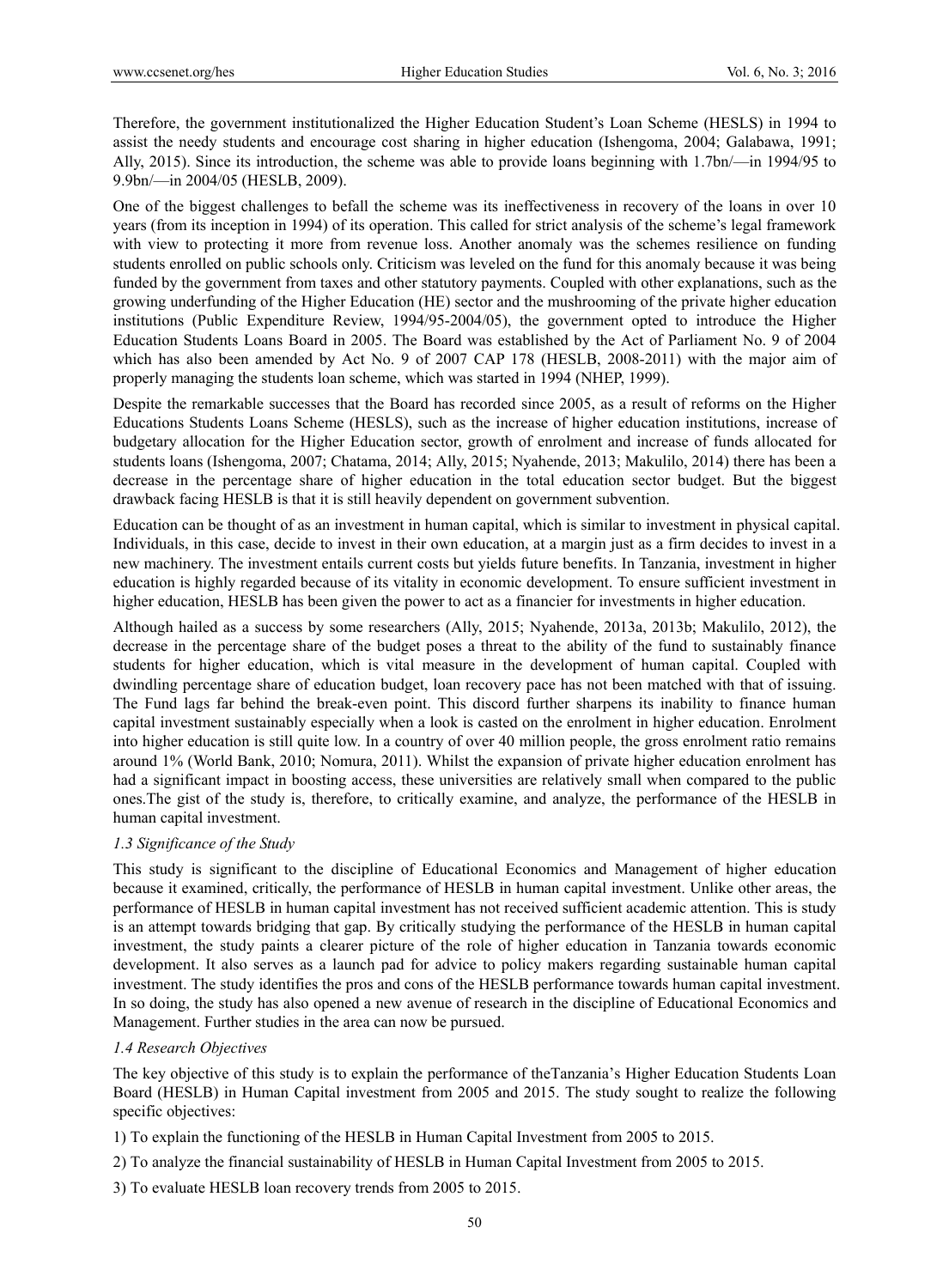## *1.5 Research Questions*

An overall research question "What is the performance of the Higher Education Students Loan Board (HESLB) in human capital investment through financing higher education?" guided this study. However, the following questions were posed to further clarify the main. These included:

1) How did the HESLB function in human capital investment through higher education financing from 2005 to 2015?

- 2) What is the financial status of the HESLB?
- 3) What loan recovery efforts did HESLB use?

## *1.6 Literature Review*

In most countries, higher education has become a large, complex enterprise. Perhaps most important is the fact that postsecondary education is recognized as a central element in modern society (Altibach, 2007). This view is seconded by Schultz (1981) who observes the acquired abilities of people—their education, experience, skills and health—are basic in achieving economic progress. This is to say, university education and economic development are inextricably linked (Makulilo, 2012). Academic institutions employ thousands of people and educate tens of thousands—or in some cases hundreds of thousands. Higher education has become big business. In other words, this implies university education has become a huge economic activity.

1.6.1 The Development of Higher Education in Tanzania

Higher Education is a recent phenomenon in Tanzania. Up until 1999, 31 years after the independence of Tanganyika from Britain, Tanzania did not have a common conceptualization and a working definition of what constituted higher education. This pointed not only to pitfalls and gaps in the national philosophy guiding the provision and processes of higher education but also to potential operational problems, conflicts and or dissonance with respect to allocation of resources, governance, delivery systems, curricular provisions and the final products of the processes. Tanzania's higher education system has grown from a relatively simple to a complex one. The system has grown from only one institution of higher education (a university college) in 1961 to more than 140 tertiary training insitutions in 1999 (URT, 1999).

University education refers to education given in universities to equip individuals with the necessary mental and intellectual skills to develop them into useful members of the community (Kyllonen, 2012). According to Kyllonen (2012), university education is valuable for the individual and also beneficial to the development of the economy and the society in general.

On the other hand, University education simply refers to education offered by an institution of Higher education and research. Such institution offers both undergraduate and postgraduate degrees in various fields. Higher education is the top of the education pyramid and determines to a large extent the state of education system of a country, especially its quality (Sanyal, 2005).

As we have noted, Higher education is education beyond the secondary level, featuring mostly education at the college or university level. Institutions of higher education include not only colleges and universities but also professional schools in a particular field for example education, laws, medicine, business, engineering, etc. At the end of the prescribed course of study a degree, diploma or certificate is awarded. However, the National Higher Education Policy (1999) defines higher education as:

"The scope of knowledge and skills imparted within the tertiary level of education. This excludes Primary and Secondary education".

Furthermore, the policy adds: "there are two clearly distinct levels of training institutions in higher education provision, namely, academic full professional training and intermediary professional education and training institutions. These are represented by university and non-university professional training institutions". Each has a clearly delineated mission, objectives and curricular orientation and concentration. Universities are expected to concentrate on Research, Teaching and Public Service or Consultancy. Intermediate institutions of higher education are devoted to Human Resource development through pedagogical mission of teaching, instructing, and career training and role-modeling.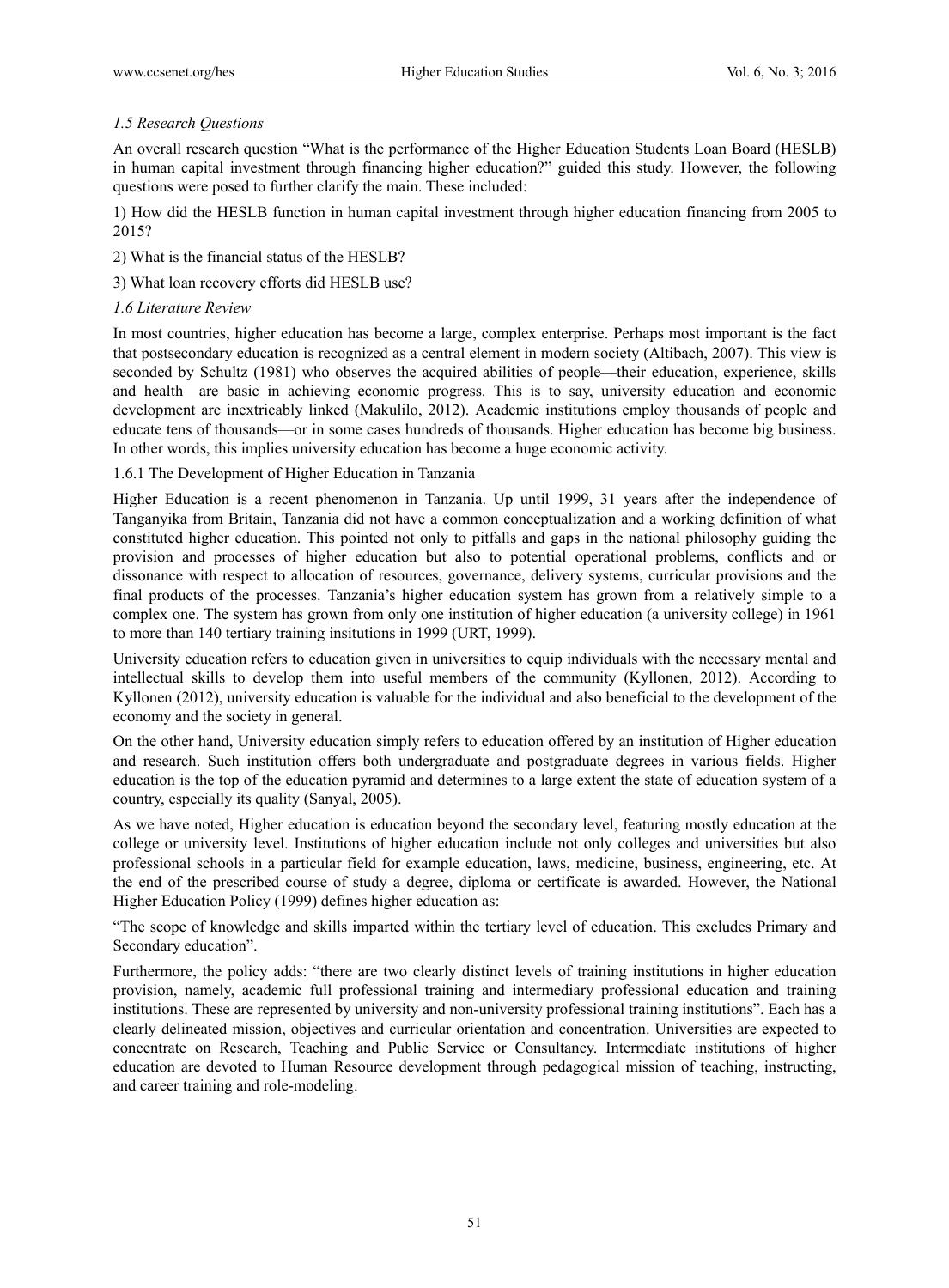## **2. Method**

This study was informed by the Human Capital Theory, which assumes that individuals and societies invest in higher education for assumption of yielding better benefits in the future (Al-hajry, 2002). The study focused on the Higher Education Students' Loans Board (HESLB) function of financing Higher education in Tanzania. In this study we have operationalized financing higher education as investment in human capital.

The study is a qualitative research which has been defined extensively (Flick, 2009; Yin, 2011; Stake, 2010; Savin-Baden et al., 2010; Maxwell, 2013; Sharan, 2002; Wiersma & Jurs, 2009). The scholars advocate for the effectiveness of qualitative research in this type of study as largely lying on its flexibility. In order to realize its objective, the study employed a historical research design, which Wiersma and Jurs (2009) define as "systematic profess of searching for the facts and then using the information to describe, analyze and interpret the past".

The study employed the Document Analysis technique as a qualitative research method (Bowen, 2009). Document Analysis technique has been defined as a systematic procedure for reviewing or re-evaluating documents—both printed and electronic computer-based and internet transmitted materials (Ibid.). Similar to other analytical methods in qualitative research, Document Analysis requires that data be examined and interpreted in order to elicit meaning, gain understanding, and develop empirical knowledge (Corbin & Strauss, 2008; Rapley, 2007).

## *2.1 Sampling Design*

The study employed a purposive sampling design which means that they "purposefully choose that (which) fits the parameters of the project's research questions, goals and purpose" (Tracey, 2013). As explained by Wiersma and Jurs (2009) Purposeful samples are very different from random samples, not only in how they are selected but also in the logic of their use. The logic of purposeful sampling is based on a sample of information rich cases that is studied in depth.

### *2.2 Sampling Unit*

The sample covered institutions related with the higher education in Tanzania. These included the Ministry of Education and Vocational Training (MoEVT), the Higher Education Students Loans Board (HESLB), the Tanzania Commission for Universities (TCU) and National Bureau of Statistics (NBS).

### *2.3 Sampling Procedures*

In the purposive sampling design, selection of participants is also purposive. Therefore, four institutions were purposeful selected as participants. These included the MoEVT, HESLB, TCU and NBS. While the budgets of the MoEVT for the 10 year period (i.e., 2004/05-2014/15) were sampled, the HESLB budgets and Repayment trends in the said time frame were also included in the sample. Data on enrolment and accreditation of higher education institutions were also collected during the time, while various statistics from the NBS was sampled for purposeful clarification of concepts and trends. The MoEVT budgets, from 2004/05 to 2014/15, were collected from the Ministry's archives. Where there were gaps, online resources were consulted. The HESLB budgets for the same time frame were provided after approval of the request.

### 2.3.1 Sample and Sample Size

The sample, for the purpose of the study, included all budget reports of the Ministry of Education and Vocational Training and Higher Education Students Loans Board from 2005 to 2015; HESLB loan repayment trend reports, HESLB strategic plan, Higher education enrolment trends reports and Facts and Figures from the Tanzania Commission for Universities as well as Economic trends reports from the NBS.

### **3. Results and Discussion**

### *3.1 The Ministry of Education and Vocational Training (MoEVT)*

By looking at the budget of the Ministry of Education and Vocational Training (MoEVT), the section highlights the direction which the budget is taking. The logic of looking at the budget lies in the fact that as most of the HESLB finances seem to come from the MoEVT budget. Flactuations in the MoEVT budget may have similar effects on the HESLB finances hence impact negatively on its performance towards human capital investment.

The findings, as depicted in Table 1 have shown that the Budget of the Ministry of Education and Vocational Training (MoEVT) continued to improve along the years, reporting an increase from 4.2% in 2005/06 to 23.1% in 2012/13, which is the highest in the period, before slightly dipping to 12.3% in 2014/15. However, its presentation did not help much in the analysis of its first five years ie., 2005/06-2010/11 because of the format of the budget.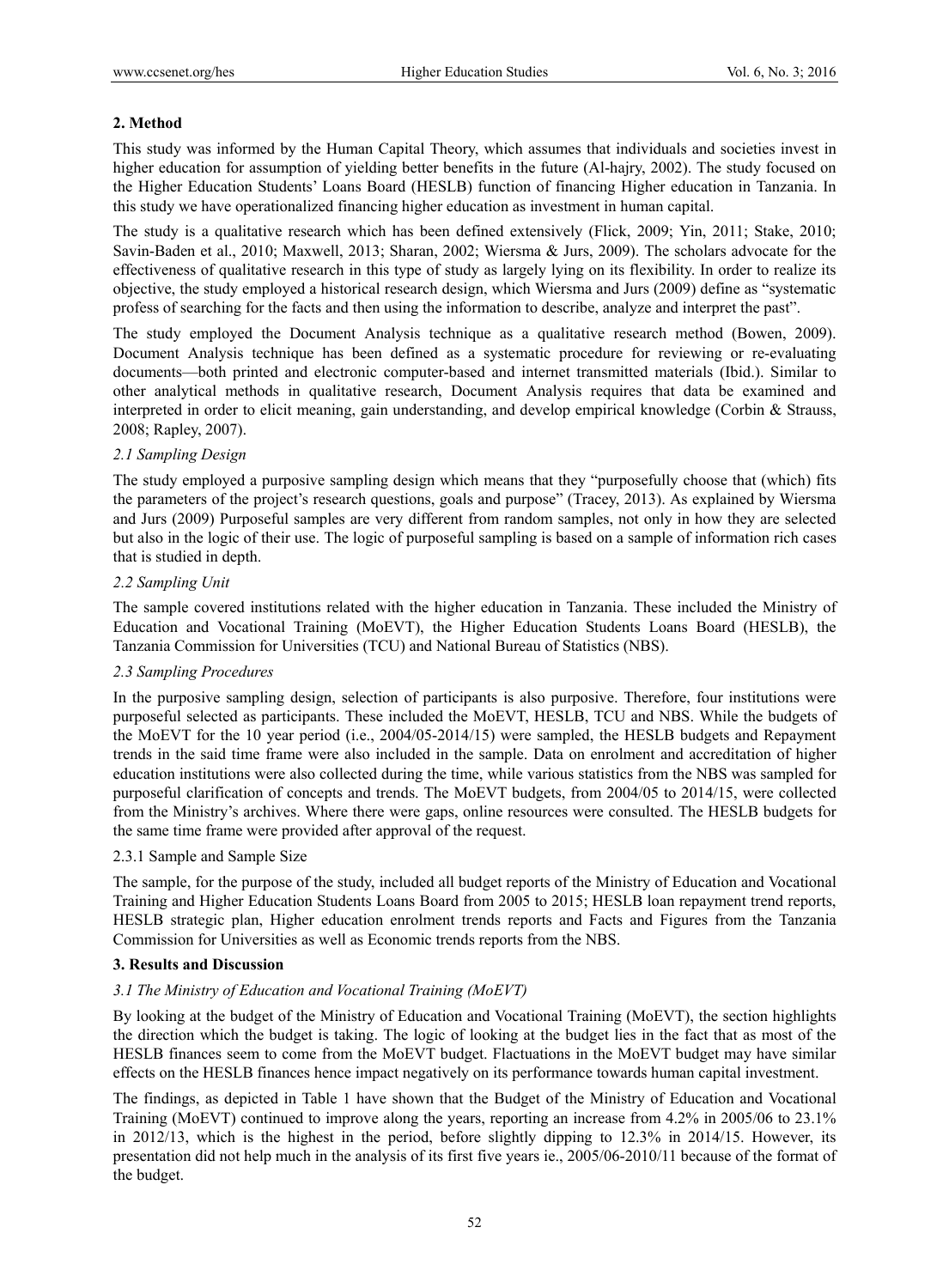| $S/no$ .       | Year      | General | Development | Others  | Total   | $\frac{0}{0}$ |
|----------------|-----------|---------|-------------|---------|---------|---------------|
| 1              | 2005/2006 | 111.1   | 29.9        | 139.60  | 280.6   | 4.2           |
| $\overline{2}$ | 2006/2007 | 133.9   | 105.7       |         | 239.6   | 3.6           |
| 3              | 2007/2008 | 240.0   | 47.3        |         | 287.3   | 4.3           |
| 4              | 2008/2009 | 397.9   | 129.6       |         | 527.5   | 7.9           |
| 5              | 2009/2010 | 377.9   | 129.8       | 139.60  | 647.3   | 9.7           |
| 6              | 2010/2011 | 72.0    | 453.9       | 452.00  | 977.9   | 14.6          |
| 7              | 2011/2012 | 71.8    | 135.5       | 92.80   | 300.1   | 4.5           |
| 8              | 2012/2013 | 936.4   | 535.5       | 72.60   | 1,544.5 | 23.1          |
| 9              | 2013/2014 | 98.7    | 518.1       | 454.80  | 1,071.6 | 16.0          |
| 10             | 2014/2015 | 93.3    | 250.9       | 478.70  | 822.9   | 12.3          |
|                | Total     | 2,533.0 | 2,336.2     | 1,830.1 | 6,699.3 | 100.0         |

Table 1. MoEVT budget showing distribution among sectors (2005/2006-2014/2015) in Tshs. Billion (000,000,000)

*Source*: MoEVT budget Speech Books (2004/2005-2014/2015).

Usually, the MoEVT budget that is presented to the parliament is split into three thematic areas namely, the General (Recurrent Budget), Development and Others. It was observed that the first five years went without the "Others" budget category. It can be suggested that the presentation format reflected the nature of the education sector at that time, where it was being governed by two ministries, the Ministry of Education and Culture (MoEC) and the Ministry of Science Technology and Higher Education (MSTHE). In the later years, it can be observed the budget is distributed among the three categories.



Figure 1. The MoEVT budget for 2005/2006-2014/2015 in Tshs. Billion

The Findings also indicated a sharp rise in the budget for the General (Recurrent) sector, which stood at Tshs. Billion 900 in 2012/2013. This can be explained by the government's desire to clear a backlog of recurrent expenses, including professors and academic staff allowances, in bid to rekindle motivation among the academics towards their role in economic development.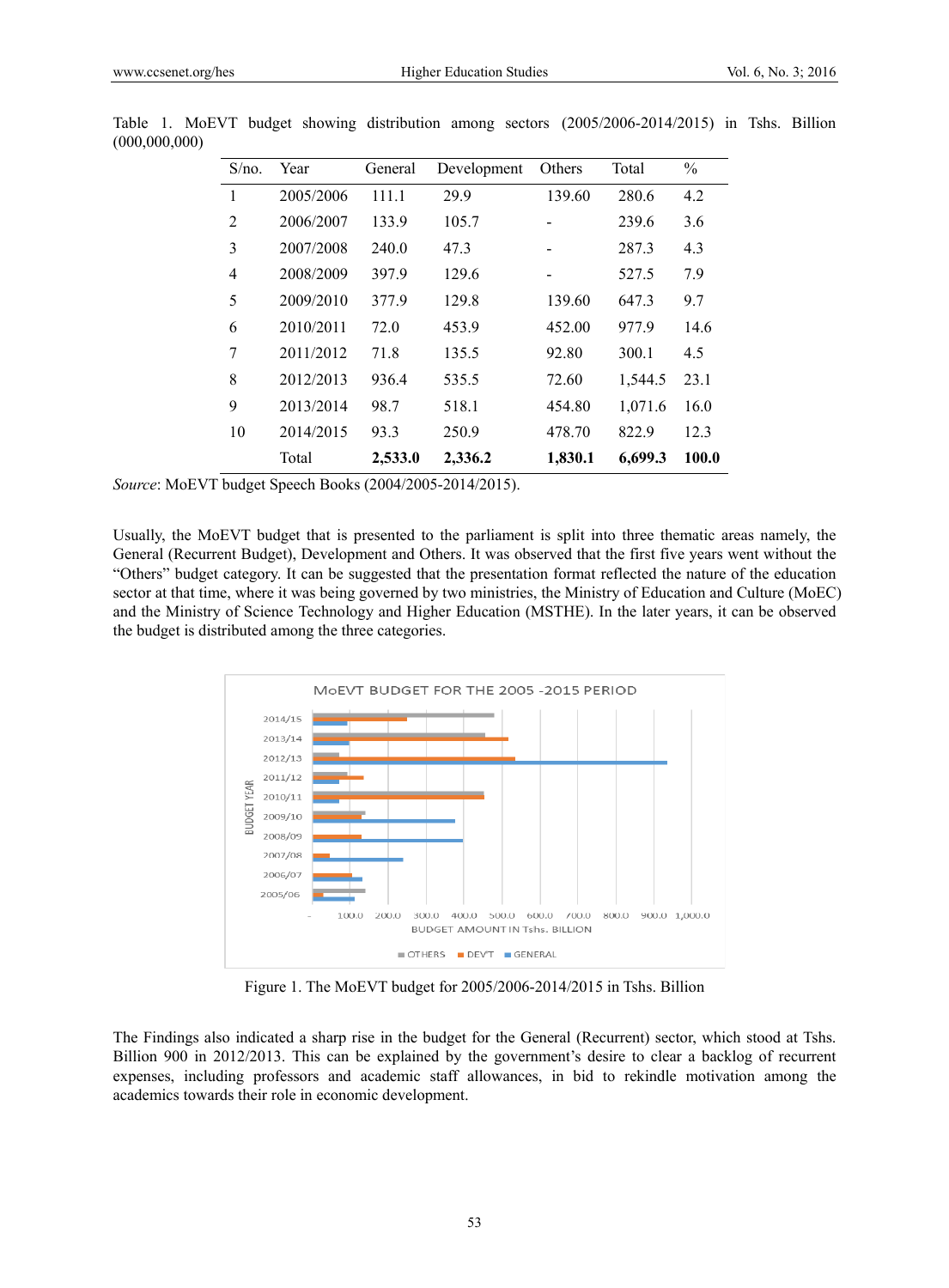

Figure 2. The MoEVT budget by thematic sectors

However, in real terms, it was the development budget that saw massive growth in the 2005/2006-2015/2016 decade, although there were episodic rises in the General (Recurrent budget) category. The "Others" category remained almost unchanged throughout the period under observation, with the lowest of the budget allocation as Figure 2 aptly explains this.

The observed increases in the budget implied a huge improvement in the higher education budget. The findings have shown a 38.0% of the entire budget was dedicated for development. It can be suggested the budget was that big owing to construction of new and renovation of higher learning institutions with view to increasing access and participation in the higher education. It is around this time that major public universities in Tanzania received funds for renovation. The University of Dodoma (UDOM) started operating at full capacity around this time, while there were expansion of facilities at the University of Dar es Salaam (UDSM), Sokoine University of Agriculture (SUA) and the Open University of Tanzania (OUT).

## *3.2 The Higher Education Students Loans Board (HESLB)*

This section critically looks at the HESLB budget from its inception in 2005/06 to 2014/15. Understanding the budgeting process in the higher education paves way to the general understanding of the performance of higher education in human capital investment. The decade under observation is crucial in the understanding of higher education financing in Tanzania. It marks a slight departure from direct government financing of higher education. At this stage, HESLB is introduced as the key financier of higher education.

The findings in Table 2 depict the budget of the Higher Education Students Loans Board (HESLB) since its inception. The table shows the HESLB budget increasing significantly in the decade under study although there still existed a sizeable differences between the planned budget and the actual budget. But, it is worth noting that totally, HESLB actual budget suffers a Tshs. 105 Billion deficit in the 10 year period.

| S/N <sub>0</sub> | <b>FIN/YEAR</b> | <b>PLANNED</b> | <b>ACTUAL</b> | $\frac{0}{0}$ |
|------------------|-----------------|----------------|---------------|---------------|
| 1                | 2005/06         | 56.1           | 56.1          | 100.00        |
| 2                | 2006/07         | 76             | 92            | 121.05        |
| 3                | 2007/08         | 110.7          | 101.2         | 91.42         |
| 4                | 2008/09         | 140.2          | 145.9         | 104.07        |
| 5                | 2009/10         | 204            | 197.4         | 96.76         |
| 6                | 2010/11         | 252.9          | 237.8         | 94.03         |
| 7                | 2011/12         | 386.4          | 317.8         | 82.25         |
| 8                | 2012/13         | 345            | 318.1         | 92.20         |

| Table 2. HESLB budget in Tshs Billion (2005/2006-2014/2015) |  |  |  |  |
|-------------------------------------------------------------|--|--|--|--|
|-------------------------------------------------------------|--|--|--|--|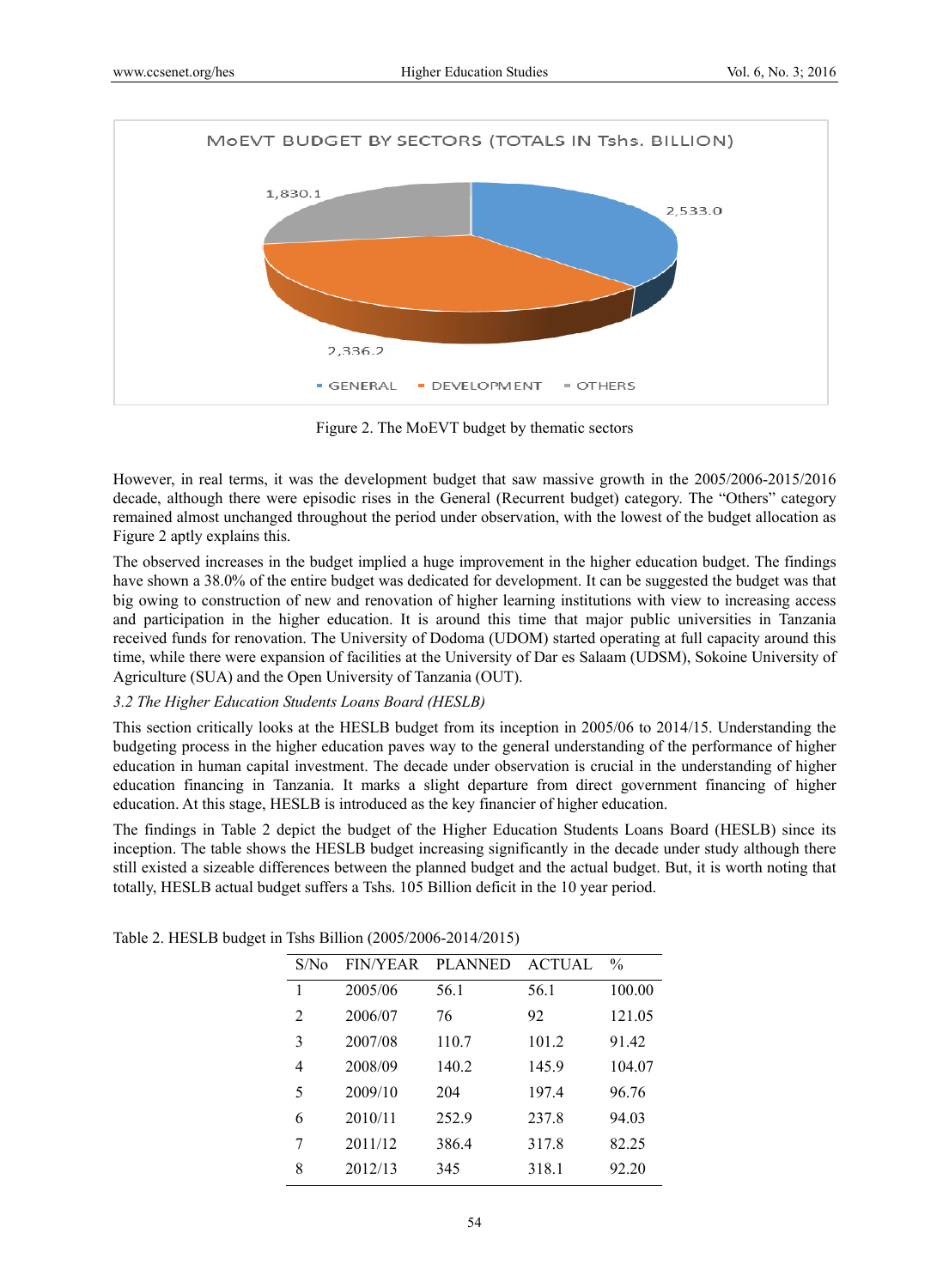| 9  | 2013/14 | 325    | 328.3  | 101.02 |
|----|---------|--------|--------|--------|
| 10 | 2014/15 | 341.1  | 337.8  | 99.03  |
|    |         | 2237.4 | 2132.4 | 95.31  |

*Source*: HESLB, 2015.

The government's failure to meet HESLB budget renders the board incapable of playing its key role in human capital investment. On the other hand, it provides a leeway for HESLB to find an excuse for failure to reach its objectives. While it is not very noticeable in the early years of HESLB budgeting, the findings have shown existence of a big gap between the planned and the actual budgets, especially between years 2010/2011-2012/2013.



Figure 3. HESLB showing planned vs Actual (2005/2006-2014/2015)

Figure 3 further clarifies the gap in its analysis of the HESLB Budget. With the insertion of the deficit column in the budgets, the findings showed the board has been operating below expectations. In turn, the findings paint one picture the board has not diversified its sources of funding, except the one and only government subvention. The findings further show that throughout the 10-year period under study, the loans board operated well below its capacity. One explanation could be given is that the board had been largely underfunded by the government throughout the observed period.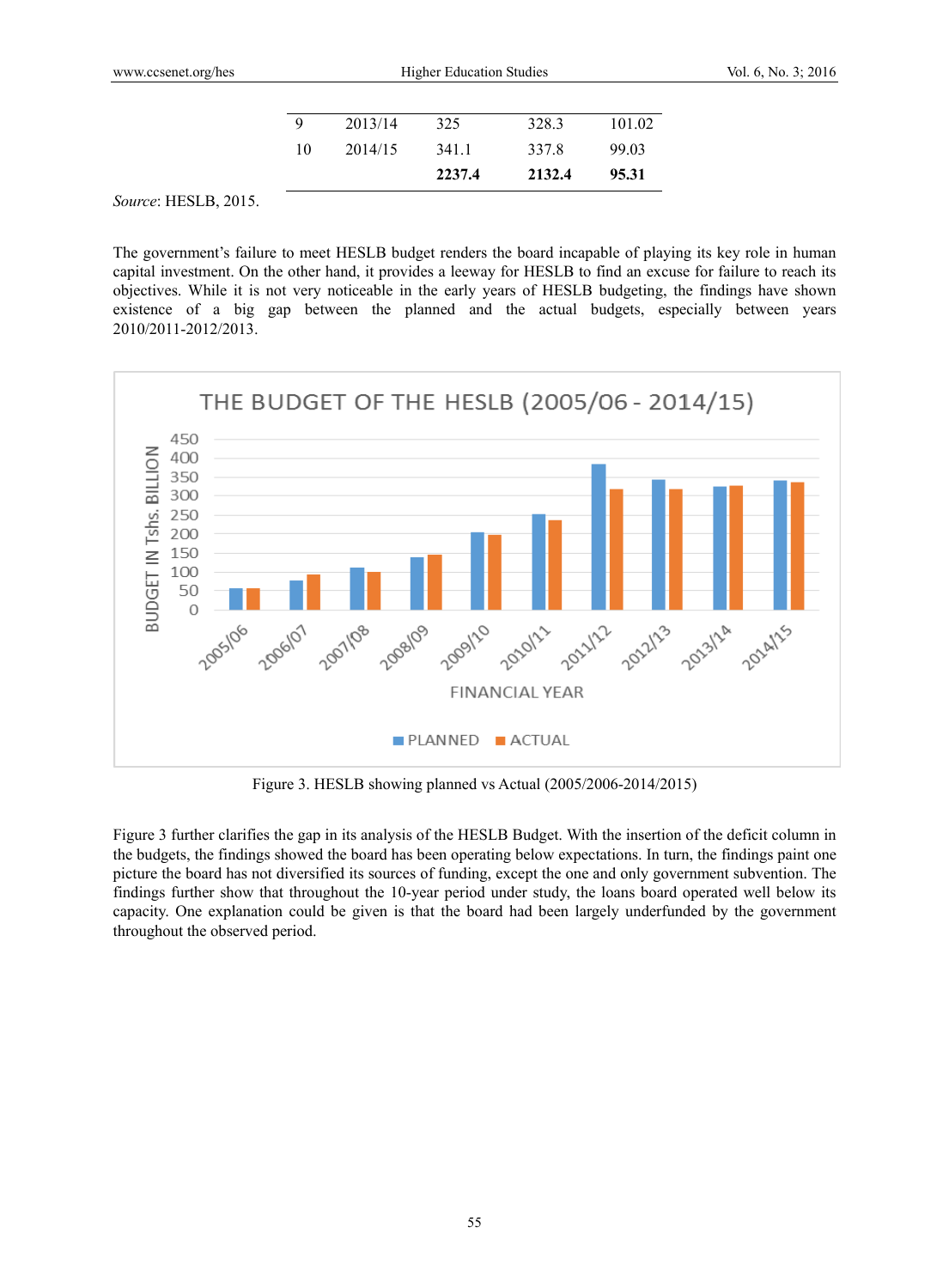

Figure 4. HESLB budget showing planned, actual vs deficit (difference)

### *3.3 Trends in Higher Education Students Loans Repayment*

Unlike in the other phases of cost sharing in which Tanzania passed through, the HESLB was designed to be sustainable. This was to be realized from the collection of repaid loans. The recollected loans are supposed to create a revolving fund from which other applicants could access their loans. This part looks, therefore, at the progress of loan repayment against the loan issuance. The intention here is to analyze the sustainability of fund in financing higher education in Tanzania.

The findings painted a very gloomy picture regarding the trends in loan repayment to the HESLB. Such developments forecasted a huge doubt on the HESLB sustainability based on the above suggestions. The findings in the Table 3 and Figures 5 and 6 show that the board had a 90 Tshs Billion deficit from its planned collections.

| S/No | Financial Year | <b>PLANNED</b> |       | ACTUAL DIFFERENCE |
|------|----------------|----------------|-------|-------------------|
| 1    | 2006/07        | 0.0            | 0.05  | 0.05              |
| 2    | 2007/08        | 3.4            | 0.86  | $-2.54$           |
| 3    | 2008/09        | 5.1            | 1.18  | $-3.92$           |
| 4    | 2009/10        | 5.1            | 2.15  | $-2.95$           |
| 5    | 2010/11        | 7.2            | 4.41  | $-2.79$           |
| 6    | 2011/12        | 12.2           | 11.51 | $-0.69$           |
| 7    | 2012/13        | 17.9           | 14.85 | $-3.03$           |
| 8    | 2013/14        | 28.7           | 18.09 | $-10.66$          |
| 9    | 2014/15        | 35.0           | 21.67 | $-13.33$          |
| 10   | 2015/16        | 50.2           |       | $-50.24$          |
|      | TOTAL          | 164.9          | 74.76 | $-90.10$          |

Table 3. Loan repayment trends in Tshs. Billion (2006-2016)

*Source*: HESLB (2015).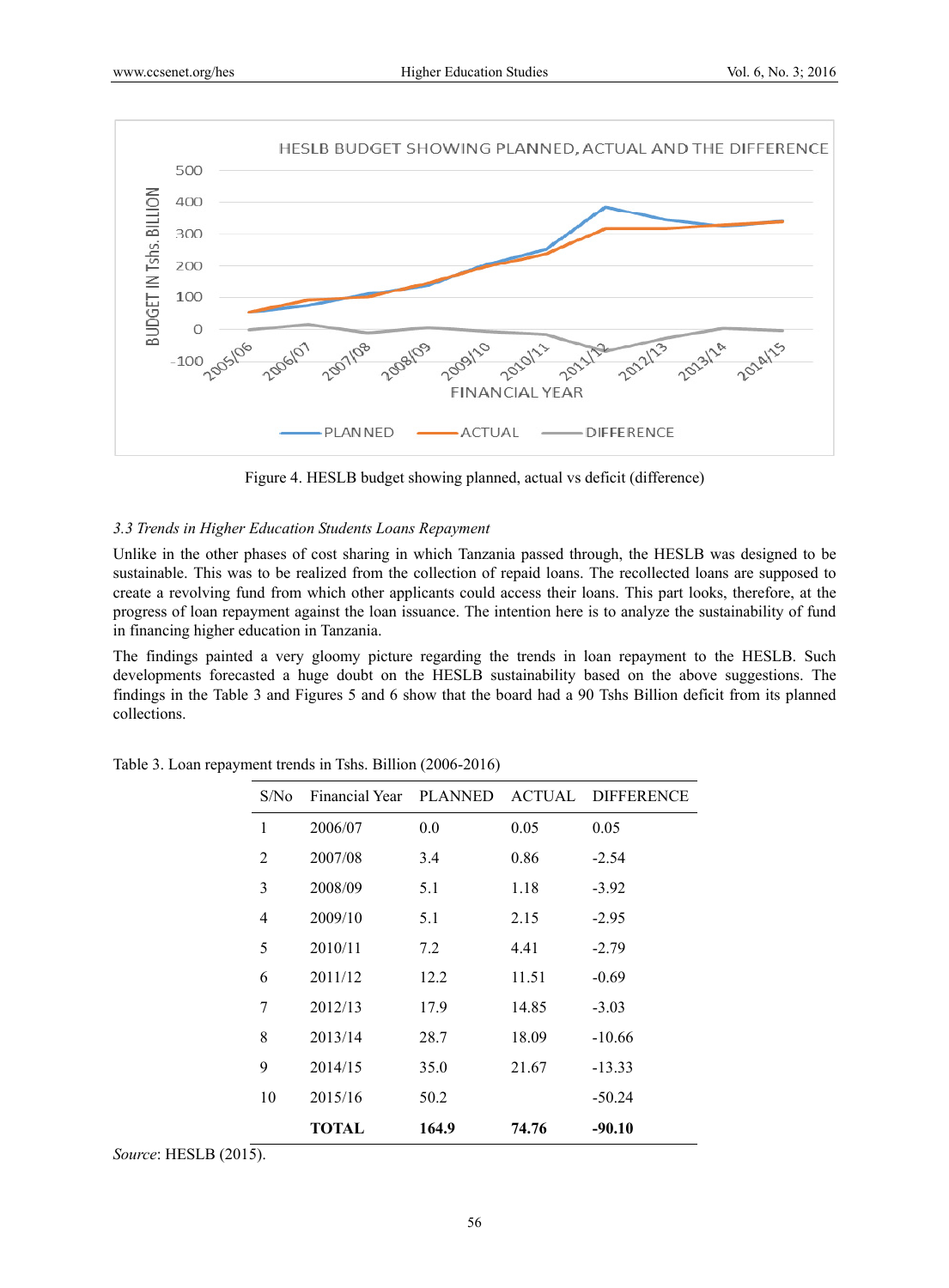Other researchers claimed this phenomenon was due to legal and operational limitations that the board was founded upon (Chatama, 2014). For example, the legal framework upon which the borrowing was built allowed borrowers 10 years of flexibility and room to manouvre out of the loan repayment.



Figure 5. HESLB budget showing actual budget vs actual repayment in Tshs. Billion

Figure 6 sums up the findings on the difficulty of bridging the deficit between the expected repayment amounts and amount collected from graduates (planned and the actual budgets). The deficit seems to funnel out and plunge down below the—50 Tshs. Billion mark. It can be further suggested the deficit line has been getting bigger with time almost inversely proportional as the actual budget. This implies that the task of bridging the deficit is almost unrealizable as the gap continues to widen. The probable solution would be to think of another alternative of collecting the repayment as the current, voluntary loan repayment system does not seem to be effective.



Figure 6. Trends of HESLB loan repayment in Tshs. Billion (2006-2015)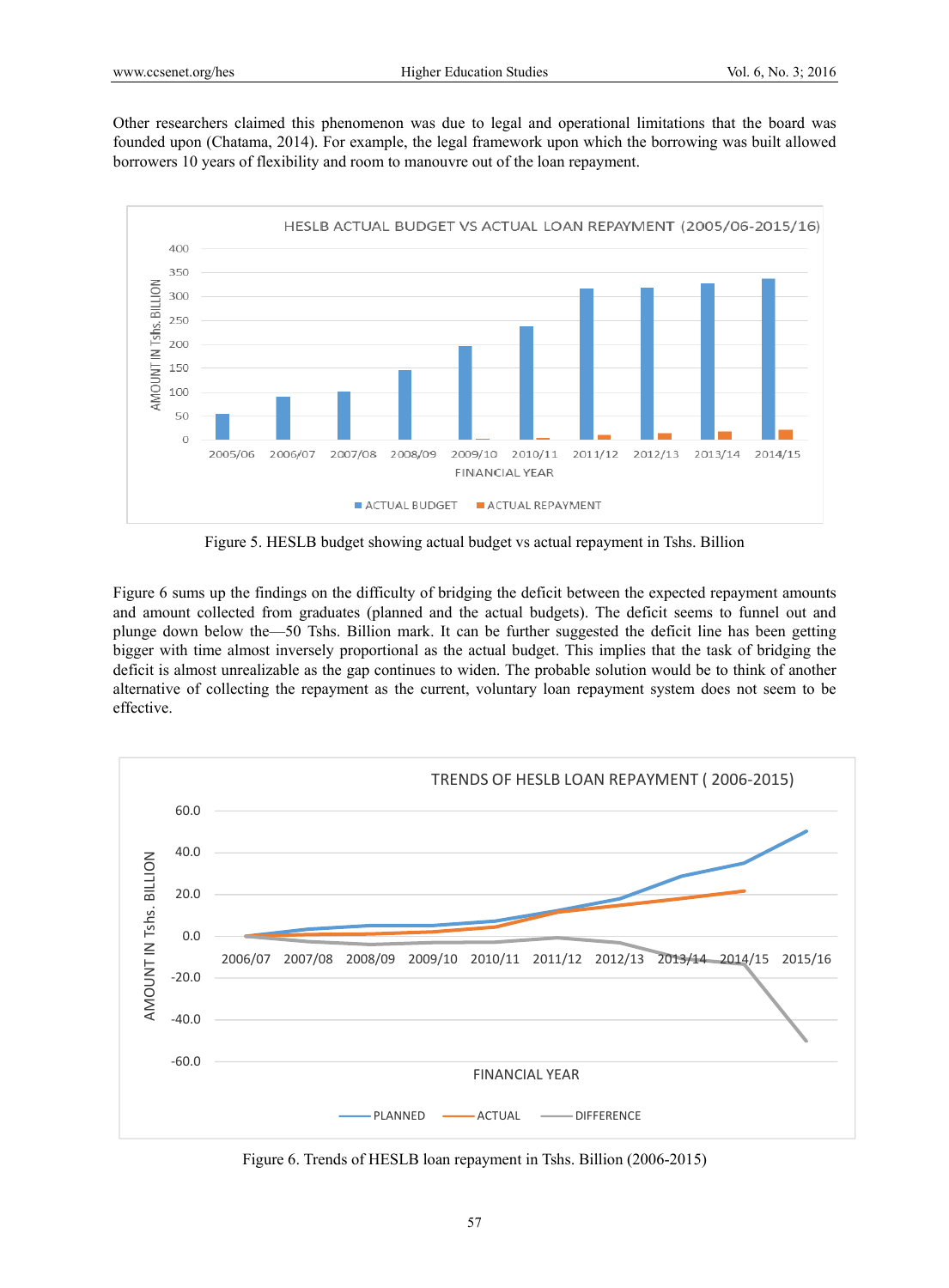#### *3.4 Comparison of the MoEVT vs HESLB Budgets*

The HESLB budget, which is a subset of the MoEVT budget, maintained a steady rise from 2005. The lack of flexibility on the growth of the budget may suggest planners in the government have not given human capital investement and the Board its deserved priority. When assessed against the backdrop of enrolment trends and proliferation of higher education institutions, the budget of the board, coupled with its inability to collect repayments does not guarantee sustainability of the fund. This observation as captured in Figure 7 augments the assumption that if it continues to operate the way it is, the HESLB will fail to meet the ever increasing and continuous rise in students financial requirements hence failing to sustain human capital investment in Tanzania, a vital ingredient for economic development of the country. Comparatively, the findings have shown the Budget of the Ministry of Education and Vocational Training (MoEVT), although on a rising trend from 2005/06, varied sparingly in the study period. The variations between years imply the shifting priority of the government in the education sector.



Figure 7. Comparing the MoEVT and HESLB budgets

#### **4. Conclusion**

This study, Performance of the Higher Education Students Loan Board (HESLB) in Human Capital Investment from 2005-2015, was aimed at critically assessing the performance of the board towards financing higher education, which was operationalized in the study to imply investment in human capital through provision of loans to students wishing to pursue higher education in Tanzania and abroad.

Results have shown the budget of the HESLB continued to increase although it also incurred huge deficits. This, on the one hand, could be interpreted as denting the funds noble mission of providing loans to the needy students wishing to pursue higher education in Tanzania and abroad, but also, its role in development of the country through creation of the much needed human capital.

The study further observed HESLB efforts to sustain its operations were not matched by the loan repayment pace. The loan repayment efforts fell too short of its own projections leaving the HESLB performance hanging in balance. As a result, this calls for the HESLB and stakeholders in the higher education sector to jointly re-think the financing strategy by avoiding over reliance on a single source—the government. Other effective mechanisms should be devised to ensure HESLB operates efficiently and sustainably. This can all be resolved by devising an effective financing model for higher education with the HESLB at its core.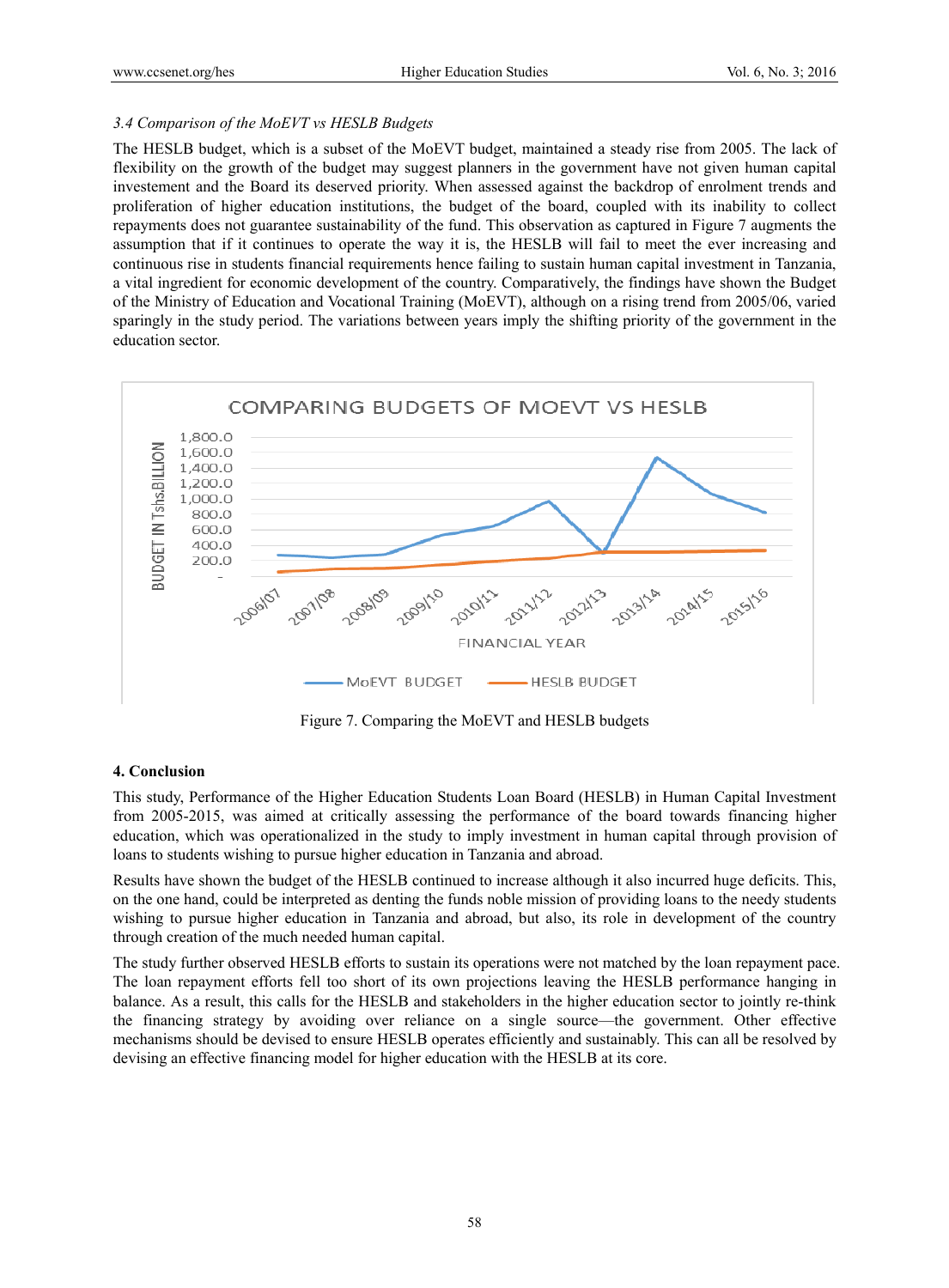#### **References**

- Al-hajry, A. S. (2002). *Human Capital Theory and Financing of Higher Education in Oman* (A Doctoral Thesis). Department of Economics, University of Sheffield, UK. Retrieved from http://www.etheses.whiterose.ac.uk/3433/
- Altbach, P. G., & Knight, J. (2007). The internationalization of higher education: Motivations and realities. *Journal of Studies in International Education*, *11*, 290. http://dx.doi.org/10.1177/1028315307303542
- Bowen, G. A. (2009). Document Analysis as a Qualitative Research Method. *Qualitative Research Journal*, *9*(2), 27-40. http://dx.doi.org/10.3316/QRJ0902027
- Chatama, Y. J. (2014). Financing Higher Education: An evolution of cost sharing in Tanzania. *Developing Countries Studies*, *4*(9).
- Corbin, J. M., & Strauss, A. L. (2008). *Basics of qualitative research: Techniques and procedures for developing grounded theory*. Los Angeles, CA. Sage Publications, Inc. http://dx.doi.org/10.4135/9781452230153
- Flick, U. (2009). *An Introduction to Qualitative Research* (4th ed.).
- Galabawa, J. C. (1991). Funding, Selected Issues and Trends in Tanzania Higher Education. *Higher Education*, *21*, 49-61. http://dx.doi.org/10.1007/BF00132341
- HESLB. (2009). *Annual Reports and Financial Statements*. Dar es Salaam.
- HESLB. (2015). *HESLB Strategic Plan*. Dar es Salaam.
- Ishengoma, J. M. (2004). *Cost sharing and participation in Higher Education in sub-Saharan Africa: The case of Tanzania* (PhD dissertation). State University of New York at Buffalo.
- Ishengoma, J. M. (2010). Financing Public Higher Education Expansiion in sub Saharan Africa: Towards Ecclectic Business Models/Approaches. *Investment in Higher Education: New Directions*.
- Ishengoma, J. M. (2010). Tanzania. In P. Pillay (Ed.), *Higher Education Financing in East and Southern Africa*. South Africa: Centre for Higher Education Transformation.
- Johnstone, B. D. (2004). *Higher Education accessibility and financial viability: The role of students loans*. Paper in the Guni series on the social commitment of Universities in Higher Education in the World 2006, the Financing of Universities.
- Johnstone, B. D. (2004a). The Economics and Politics of Cost sharing in Higher Education: Comparative Perspectives. *Economics of Education Review*, *20*(4), 403-410. http://dx.doi.org/10.1016/j.econedurev.2003.09.004
- Johnstone, B. D. (2004b). Cost sharing and Equity in Higher Education: Implications of Income Contingent Loans. In P. Texteria, B. Jongbloed, D. Dill, & A. Amaral (Eds.), *Markets in Higher Education*. Dordrecht, the Netherlands: Kluwer Academic Publishers. http://dx.doi.org/10.1007/1-4020-2835-0\_3
- Johnstone, B. D. (2004c). The Applicability of Income Contingent Loans in Developing and Transitional Countries. *Journal of Educational Planning and Administration*, *18*(2), 159-174.
- Luhanga, M. L., Mkude, D. J., Chijoriga, M. M., & Ngirwa, C. A. (2003). *Higher Education Reforms in Africa: The University of Dar es Salaam Experience*. Dar es Salaam, Tanzania: Dar es Salaam University Press.
- Makulilo, V. (2012). Disconcerted Success of Students' Loans in Financing Higher Education in Tanzania. *African Review*, *41*(2), 108-135.
- Maxwell, J. A. (2013). *Qualitative Research Design: An Interactive Approach* (3rd ed.).
- Nomura, S. (2011). Education Financing in sub Saharan Africa: Real Gains but Many Challenges in UNESCO-IUS. Financing Higher Education in Sub Saharan Africa: Meeting Challenges of Expansion. In *Equity and Quality*.
- Rapley, T. (2007). *Doing conversation, discourse and document analysis*. London: Sage. http://dx.doi.org/10.4135/9781849208901
- Sanyal, B. C. (2005). *The Role of Higher Education in Obtaining EFA goals with Particular Focus on Developing Countries*.
- Savin-Baden, M., & Major, C. H. (2010). *New Approaches to Qualitative Research—"Wisdom and Uncertainty"*. Routledge, London.